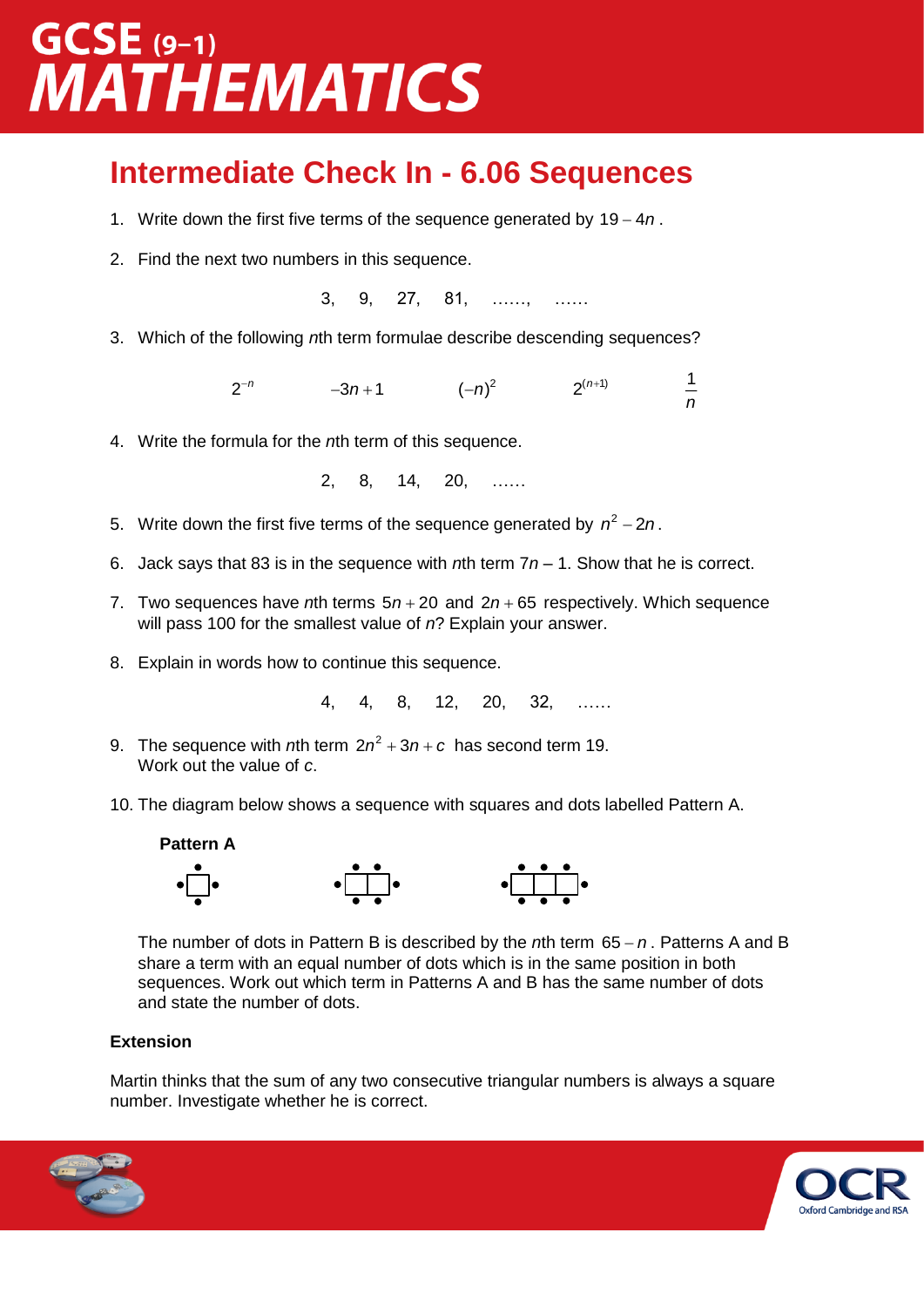# GCSE (9-1)<br>MATHEMATICS

#### **Answers**

- 1. 15, 11, 7, 3, -1
- 2. 243, 729
- 3.  $2^{-n}$ ,  $-3n+1$  and  $\frac{1}{n}$ *n*
- 4. 6 4 *n*
- 5. -1, 0, 3, 8, 15
- 6. If 83 is in the sequence, solving  $7n 1 = 83$  would give a whole number (integer) value of *n*.

*7 n* – 1 = 83  $7n = 84$  $n = 12$  so 83 is the 12th term of the sequence.

- 7. When  $2n + 65 = 100$ ,  $n = 17.5$ . When  $5n + 20 = 100$ ,  $n = 16$ . So  $5n + 20$  passes 100 sooner.
- 8. To get the next number in the sequence you need to add the two previous terms. So the next term would be  $20 + 32 = 52$ .
- 9. When  $n = 2$ ,  $2 \times (2)^2 + 3 \times (2) + c = 19$  $8 + 6 + c = 19$ so a strategic strategic strategic strategic strategic strategic strategic strategic strategic strategic strategic strategic strategic strategic strategic strategic strategic strategic strategic strategic strategic strateg so  $c = 5$
- 10. Equating and solving  $2n+2$  and  $65 n$  gives  $n = 21$ . The 21st term has 44 dots.

#### **Extension**

Yes he is correct. The triangular numbers are: 1, 3, 6, 10, 15, 21, 28, 35, …..

 $1+3=4=2^2$  $3 + 6 = 9 = 3^2$  $6 + 10 = 16 = 4^2$  $10 + 15 = 25 = 5^2$  and so on.

We'd like to know your view on the resources we produce. By clicking on ['Like'](mailto:resources.feedback@ocr.org.uk?subject=I%20liked%20the%20GCSE%20(9-1)%20Mathematics%20Higher%20Check%20In%20–%207.02%20Straight%20line%20graphs) or ['Dislike'](mailto:resources.feedback@ocr.org.uk?subject=I%20disliked%20the%20GCSE%20(9-1)%20Mathematics%20Higher%20Check%20In%20–%207.02%20Straight%20line%20graphs) you can help us to ensure that our resources work for you. When the email template pops up please add additional comments if you wish and then just click 'Send'. Thank you. If you do not currently offer this OCR qualification but would like to do so, please complete the Expression of Interest Form which can be found here[: www.ocr.org.uk/expression-of-interest](http://www.ocr.org.uk/expression-of-interest)

#### **OCR Resources**: *the small print*

OCR's resources are provided to support the teaching of OCR specifications, but in no way constitute an endorsed teaching method that is required by the Board, and the decision to use them lies with the individual teacher. Whilst every effort is made to ensure the accuracy of the content, OCR cannot be held responsible for any errors or omissions within these resources. We update our resources on a regular basis, so please check the OCR website to ensure you have the most up to date version. This formative assessment resource has been produced as part of our free GCSE teaching and learning support package. All the GCSE teaching and learning resources, including delivery guides, topic exploration packs, lesson elements and more are available on the qualification webpages. If you are looking for examination practice materials, you can find Sample Assessment Materials (SAMs) on the qualification webpag[e here.](http://www.ocr.org.uk/qualifications/gcse-mathematics-j560-from-2015/delivery-guide/delivery-guide-gmdg009-section-09-congruence-and-similarity/) © OCR 2016 - This resource may be freely copied and distributed, as long as the OCR logo and this message remain intact and OCR is acknowledged as the originator of this work. OCR acknowledges the use of the following content: n/a

Please get in touch if you want to discuss the accessibility of resources we offer to support delivery of our qualifications: [resources.feedback@ocr.org.uk](mailto:resources.feedback@ocr.org.uk)

ambridge a